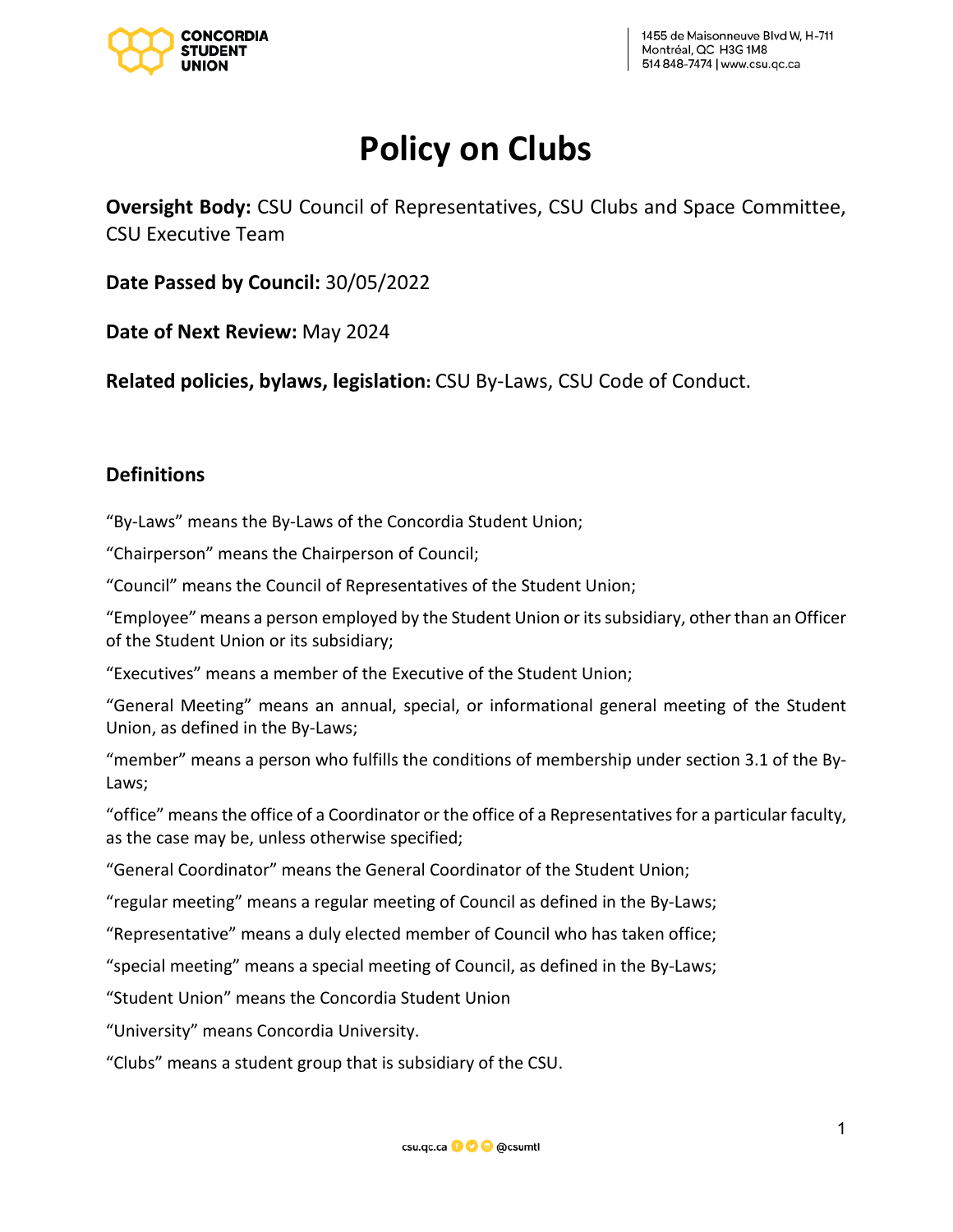

"Clubs Department" means the department of the CSU that consists of the Internal Affairs Coordinator and the Clubs Administrators.

## **Purpose**

This policy document should serve to provide information on procedures for the Concordia Student Union, specifically with regards to the clubs and services that operate under it, as well as their rights and responsibilities and other proceedings thereof. This policy should ensure the fair allocation of resources to the clubs and services operated under the CSU. It is also intended for use in (1) preparation of proper budget estimates and allocations by the CSU Clubs and Spaces Committee, (2) reference for clubs on spending regulations, (3) the financial sustainability and governance of CSU Clubs and Space.

## **Scope**

- 1. This policy applies to all clubs under the Concordia Student Union.
- 2. Any ordinary motion, resolution or regulation that deviates from these regulations can only be adopted with a clause stating that the motion operates regardless of the Code of Standing Regulations. The clause must state which article(s) are not to be applied towards the motion. Such a motion requires a 2/3 majority vote and will cease to have effect four months following its approval.
- 3. The following is a list of general provisions to apply to this policy:
	- 3.1. English and French can be used interchangeably in any Student Union Meetings and elections materials.
	- 3.2. Any individual, club or student association who wishes to use the Student Union logo must get permission from the CSU.
	- 3.3. In the case of any discrepancy between these regulations and the By-Laws, the latter shall prevail.
	- 3.4. In the case of any discrepancy between these regulations and any other regulations, these regulations shall prevail.

## **Policy Statement**

### **Section 1. Process to obtain official club status**

1.1. A group shall be eligible for official club status under the CSU provided that it meets the following criteria:

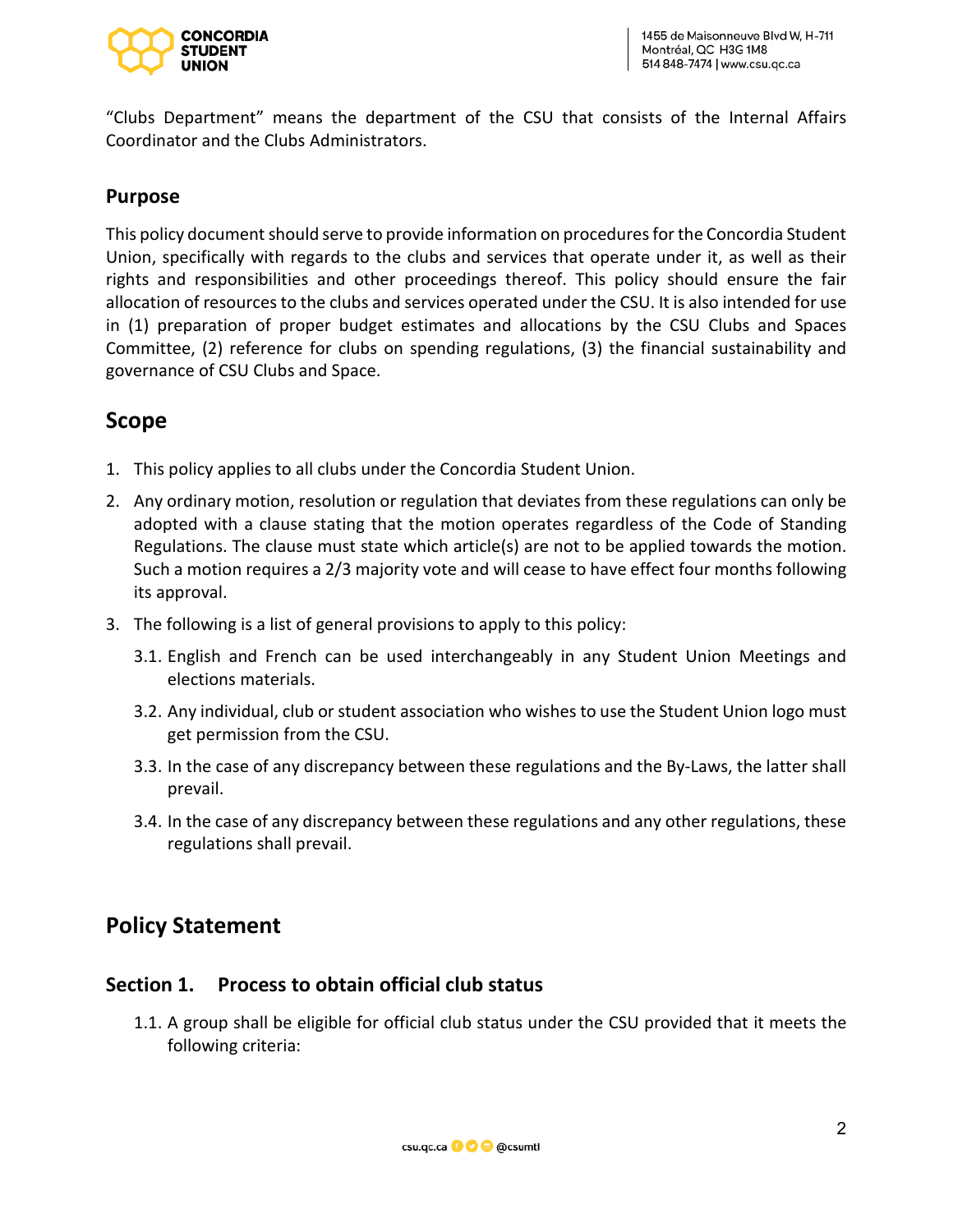

- 1.1.1. The objectives and activities of the group should be seen as attempting to contribute to the educational, recreational, social, or cultural values of the Student Union and the University.
- 1.1.2. The primary activities of the group must not be commercial in nature. However, the group may engage in legitimate fundraising activities, including providing goods or services at a profit, when the proceeds of such are directed towards the noncommercial activities of the group.
- 1.1.3. Membership in the group must be open to all members of the Student Union, without restriction on the grounds of race, ethnicity, religion, sex, gender, sexual orientation, disability or faculty of study, age, and/or socioeconomic status.
- 1.1.4. The group must have a distinct purpose.
- 1.1.5. The group must not charge a membership fee to the members of the Student Union.
- 1.2. A group applying for official club statusshall submit the following to the Clubs Department:
	- 1.2.1. A cover letter.
	- 1.2.2. A petition in support of official club status of the group, containing the name, faculty, student i.d. number, and signature, of at least 50 members of the Student Union.
	- 1.2.3. A draft constitution which must include the following:
		- 1.2.3.1. The full name of the group.
		- 1.2.3.2. The purposes, goals, or objectives of the group.
		- 1.2.3.3. A clear and fair pathway to membership open to all CSU members, free from discrimination.
		- 1.2.3.4. Associate and honorary membership (if any).
		- 1.2.3.5. Composition of executive or coordinating body.
		- 1.2.3.6. Duties of executives and/or coordinators.
		- 1.2.3.7. Rights, privileges, and duties of members.
		- 1.2.3.8. Election eligibility and procedures where all members of any CSU group or club must be granted voting privileges in all elections, recalls and referenda.
		- 1.2.3.9. Replacement and impeachment procedures.
		- 1.2.3.10. Disciplinary procedures.
		- 1.2.3.11. General and special meetings.
		- 1.2.3.12. Constitutional amending formula.
		- 1.2.3.13. A reference to the precedence of the By-Laws, Regulations and policies of the Student Union.

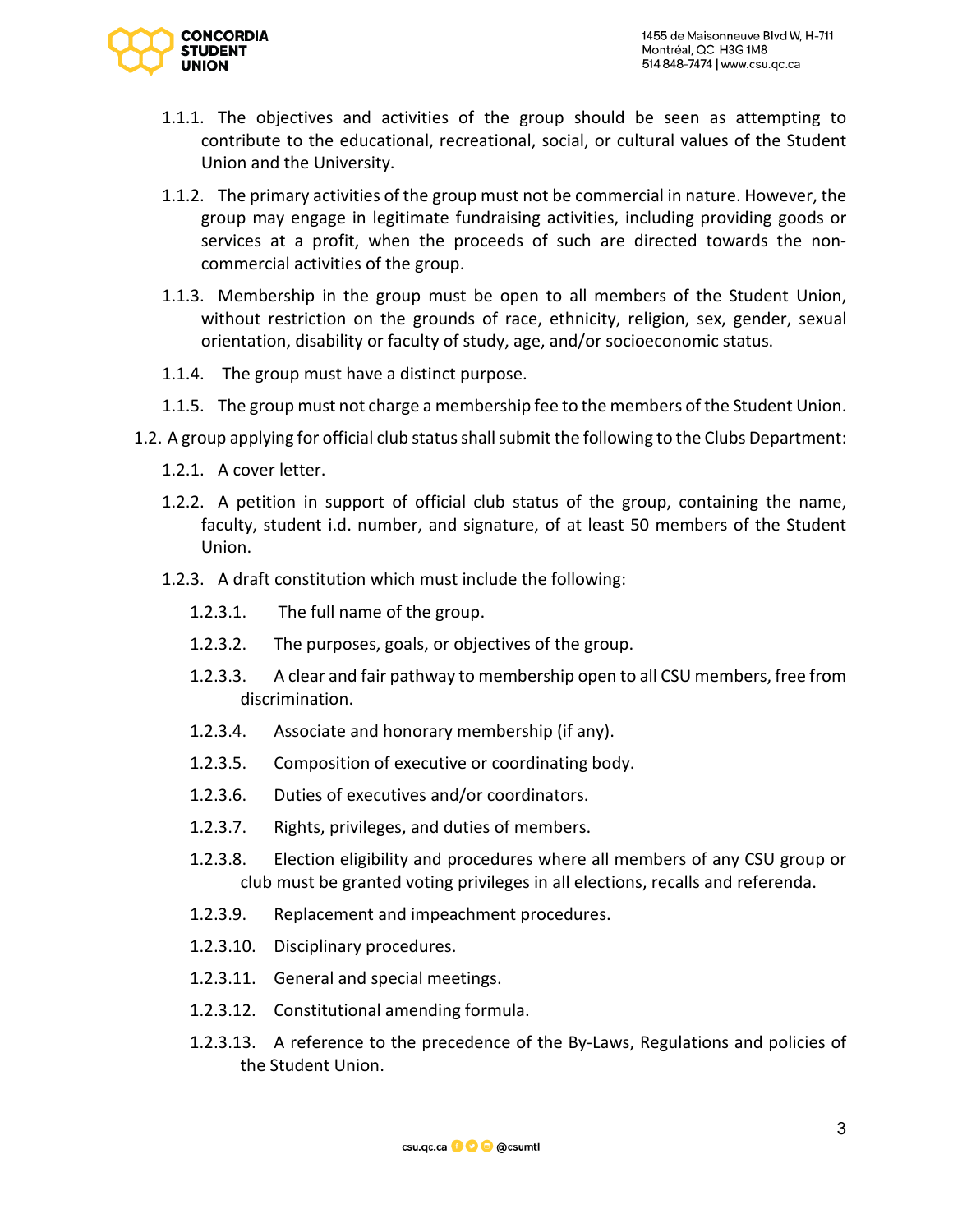

- 1.2.3.14. A reference to the authority of the Judicial Board to rule on all disputes and appeals.
- 1.2.3.15. Full disclosure of any connections the group has with any person/group outside the University.
- 1.3. Upon receipt of required documentation, the Clubs Department shall review the application and consult with the group as necessary.
- 1.4. Following review by the Clubs Department, the required documentation shall be considered by the Clubs and Space Committee. Though not required to attend, members of the proposed club will be invited to the meeting to the meeting, to present their club proposal for a maximum of 10 minutes, at which the application is to be considered.

## **Section 2. Club Constitutions**

- 2.1. The Clubs and Space Committee and the Clubs Department shall have the sole authority to recommend approval, modification or rejection of the group's constitution.
- 2.2. All recommendations by the Committee shall be reported to the next regular meeting of the Council of Representatives for approval.
- 2.3. Any changes to the constitution of a group with official club status must be made in accordance with the legitimate amending formula of that constitution and forwarded to the Clubs and Space Committee for review.
- 2.4. The Clubs and Space Committee shall have the authority to disallow amendments to a group's constitution where those amendments violate the By-Laws, Regulations, and/or policies of the Student Union.

#### **Section 3. Revocation of Official club status**

- 3.1. The Clubs and Space Committee may recommend to Council that a group's official club status be revoked where that group has not acted in accordance with its constitution or with the By-Laws, Regulations and policies of the Student Union.
- 3.2. The Clubs and Space Committee shall have the authority to revoke official club status of any group with official club status where the group has been inactive for one full academic year.
- 3.3. Clubs which are inactive for over 2 years must reapply for official club status.

#### **Section 4. Funding**

- 4.1. Qualification
	- 4.1.1. In order to qualify for Clubs funding, groups must:
		- 4.1.1.1. Complete the registration form with the Dean of Students Office.
		- 4.1.1.2. Have three or more executives.
		- 4.1.1.3. Have filed for official club status by the CSU four months prior to the end of the academic year in order to receive a general expenditure budget

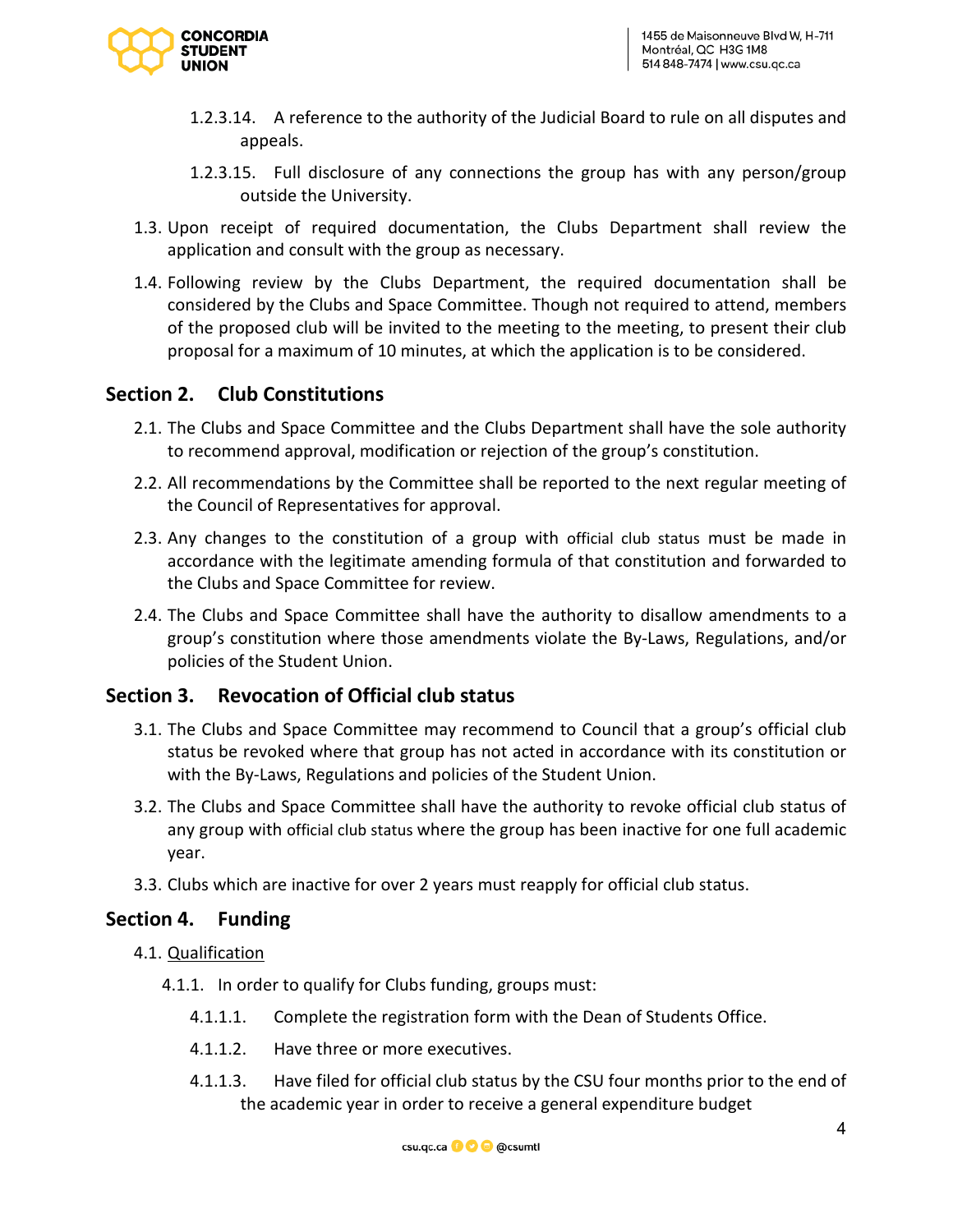

- 4.1.1.3.1. New groups are eligible for a budget of up to \$750.00.
- 4.1.1.4. Have submitted a detailed budget within the timeframe set by the Clubs and Space Committee and have the budget approved.

#### 4.2. Funding Allocation Rules

- 4.2.1. The Clubs and Space Committee is ultimately responsible for the clubs allocations budget line.
	- 4.2.1.1. The Internal Affairs Coordinator shall be the Approval Authority for all transactions on Clubs-wide internal budget lines.
- 4.2.2. The Internal Affairs Coordinator shall keep a record of every incoming and outgoing expense by each club. They shall share this with the Clubs & Space committee.
- 4.2.3. Club Budgets will be allocated by the Clubs and Space Committee at the beginning of the academic year and will be based on the proposals submitted and expenditures from the previous year.
- 4.2.4. The revenue or sponsorship funding generated by a club (which was not granted by the CSU) in a given year must be accessible to that club in future years and will be held in the clubs external funding account.
- 4.2.5. Funding shall not be granted to clubs retroactively.
- 4.2.6. The following rules apply to funding allocation:
	- 4.2.6.1. The CSU will subsidize eligible groups operations; meaning the costs for the groups to exist;
	- 4.2.6.2. Any subsidy beyond operating costs has absolutely no obligation to reflect any amounts allocated in previous years, except for external funding submitted to the CSU by the club;
	- 4.2.6.3. Any subsidy beyond operating expenses must contribute back to the CSU membership;
	- 4.2.6.4. Benefit towards CSU members must be shown in terms of:
		- 4.2.6.4.1. estimated dates in which such an event is taking place,
		- 4.2.6.4.2. priority of the event (ranked by high, medium or low),
		- 4.2.6.4.3. a clear description of the event under each budget line with the location (on campus or off-campus)
	- 4.2.6.5. Overall budget allocation will be reflected relative to fluctuations in the Student fees. Although the relativity will only be approximate and not a specific percentage;
		- 4.2.6.5.1. The allocation of overall funding to groups is not contingent upon any revenues generated by the CSU other than student fees;

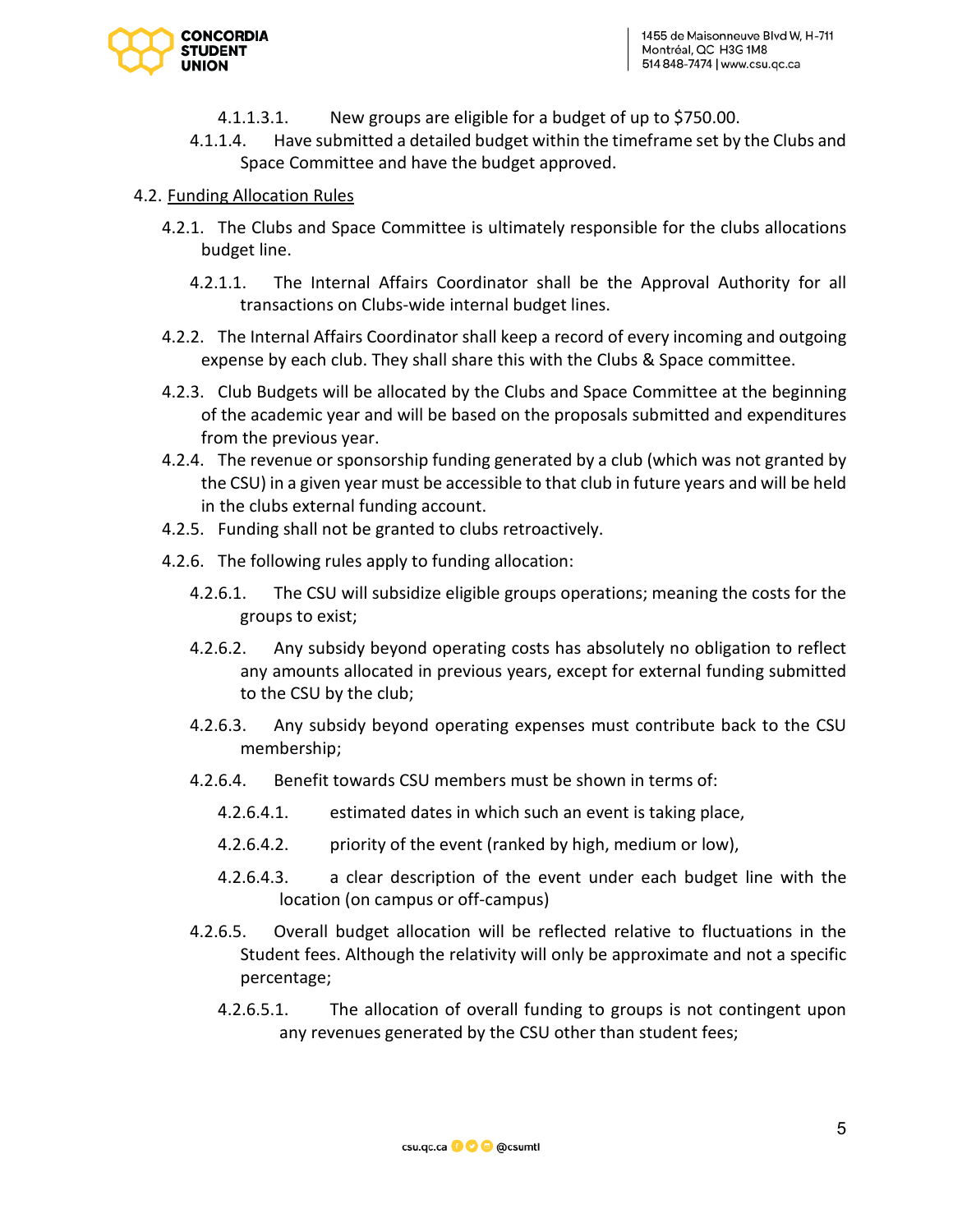

- 4.2.6.6. Expenses must be reasonable and will depend on a variety of considerations and circumstances, and determining reasonableness will be entirely up to the Clubs and Spaces Committee;
- 4.2.6.7. In determining the reasonableness of a given cost, consideration should be given to the following criteria:
	- 4.2.6.7.1. The cost is of an event or item generally recognized as necessary for the conduct of the club's mandate;
	- 4.2.6.7.2. Club members presenting themselves at a Clubs and Spaces meeting to explain the details of such cost;
- 4.2.6.8. In the budget application, clubs must declare any partnership and funding (projected amounts) from:
	- 4.2.6.8.1. Any organization external to the CSU;
	- 4.2.6.8.2. Any other CSU club.
- 4.2.7. A public event held on campus or organized by a CSU affiliated association must prioritize entrance to student union members.
- 4.2.8. All CSU property (Clubs Department equipment, furniture, electronics, etc.) must be returned in the same condition within 3 business days of the event it was used for. Failure to do so may result in loss of office space and/or suspension of the budget.

#### 4.3. Expenses and Reimbursements

- 4.3.1. Any requisition submitted by a club must include the signature of the club's two signing officers, must be a pre-approved expense in their detailed budget, must include all original itemized receipts, and must be at least \$10.00.
- 4.3.2. Each club shall have their own account in the Student Union's accounting software, to which all revenue and expenses shall be recorded.
- 4.3.3. The CSU will only subsidize the following if deemed as essential to the club's mandate:
	- 4.3.3.1. Lodging,
	- 4.3.3.2. Transportation for trips/conferences, except to help subsidize the transportation for individuals with disabilities.
- 4.3.4. The CSU may subsidize:
	- 4.3.4.1. Delegation;
	- 4.3.4.2. Registration;
	- 4.3.4.3. Entrance fees to events;
	- 4.3.4.4. Accessibility services
- 4.3.5. No student union club funding may be used to subsidize the purchase of alcohol, drugs (legal or illegal), or cryptocurrency.

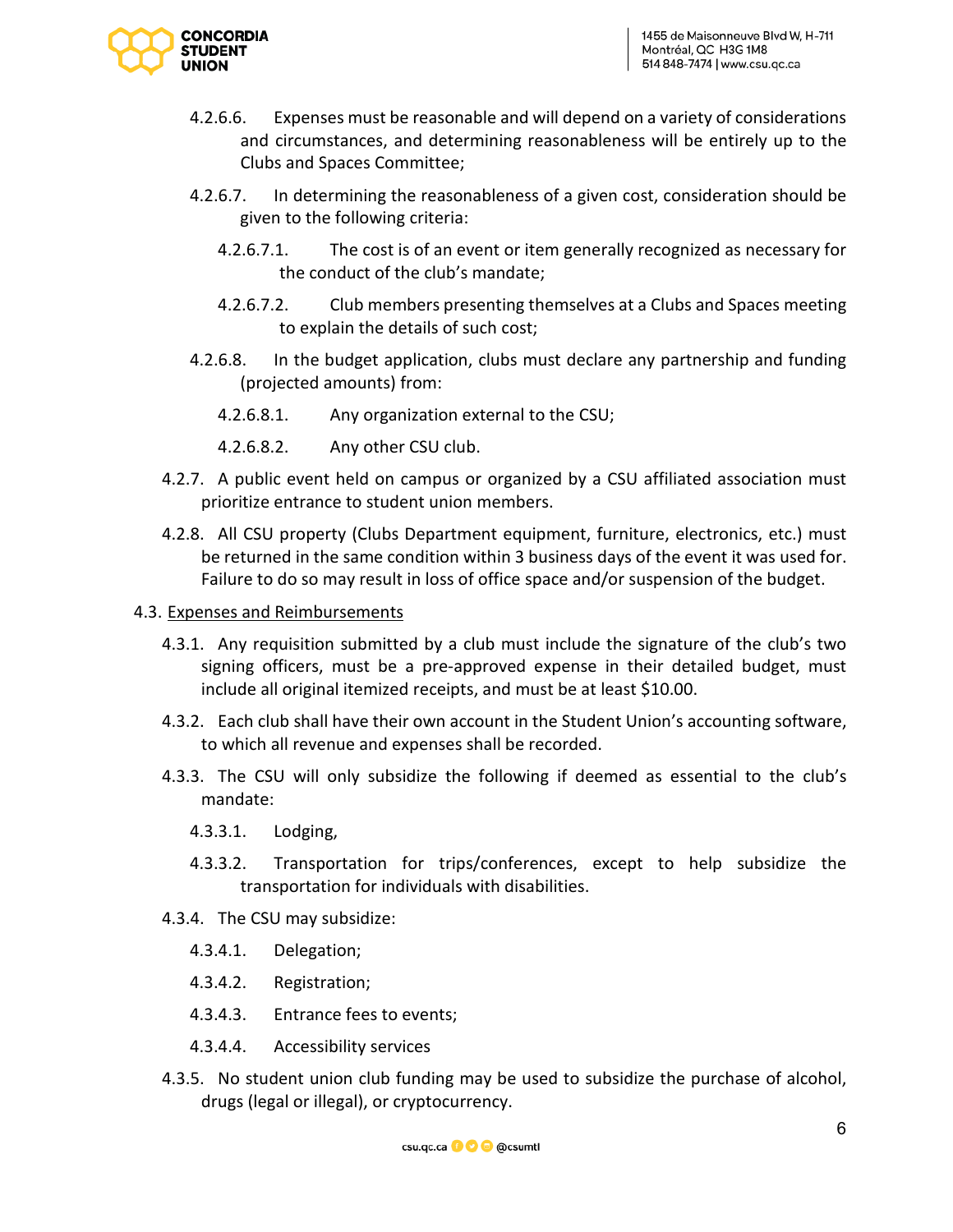

- 4.3.5.1. Student union club funding may be used to subsidize the purchase of alcohol as **a gift** to a guest speaker for an event (limited to 1 bottle per person).
- 4.3.5.2. Revenues generated by clubs or external sponsorship funding (external funding that does not come from the CSU) can be used towards alcohol and lodging expenses only. However, all other CSU regulations besides this apply to external funding and revenue use.
- 4.3.6. Clubs shall seek to use Fair-Trade products at their events. Religious exemptions apply to clubs who are not able to find a Fair-Trade product which also satisfies their religious obligations. All coffee products at club events must be Fair-Trade certified. Non-Fair-Trade Coffee will not be reimbursed by the CSU.
	- 4.3.6.1. If a club executive is unsure what qualifies as Fair-Trade certified coffee, they must ask the Internal Coordinator for guidance.
- 4.3.7. An event/advanced payment will not be refunded before the day such an event/advanced payment took place.
- 4.3.8. Any bad debts incurred by the club members will not be refunded by the CSU. Bad debts include but are not limited to:
	- 4.3.8.1. Overspending beyond what was already allocated.
- 4.3.9. Club members will not receive any remuneration or honorarium. Infringement of such rule will incur a suspension of funding for the rest of the year.
- 4.3.10. Notwithstanding subsections 4.3.8 & 4.3.9, the Internal Affairs Coordinator, upon consulting the Clubs & Space Committee, has the discretionary authority to choose to cover/reimburse advanced payments and debts.

#### 4.4. Budget Appeals Process

- 4.4.1. Clubs are permitted to appeal on their budget allocations. The Clubs and Space Committee Chair must be contacted by email with a clear justification of the appeal.
- 4.4.2. The Clubs and Space committee will address the budget appeal in the following meeting from the date it is sent.
	- 4.4.2.1. The Club appealing their budget allocation must send a representative to the meeting.
	- 4.4.2.2. The Clubs and Space committee shall have the right to refuse the appeal if no representative attends.
- 4.4.3. If a budget appeal is not resolved during a Clubs and Space Committee meeting. The Clubs and Space Committee Chair will send an email to the appealing club which stipulates that the appeal can be disputed at the next regular council meeting.
- 4.4.4. The appealing club shall send an email to the Chairperson of Council on the Friday before the Council meeting to signal their intention to appeal the decision of the Clubs and Space Committee.

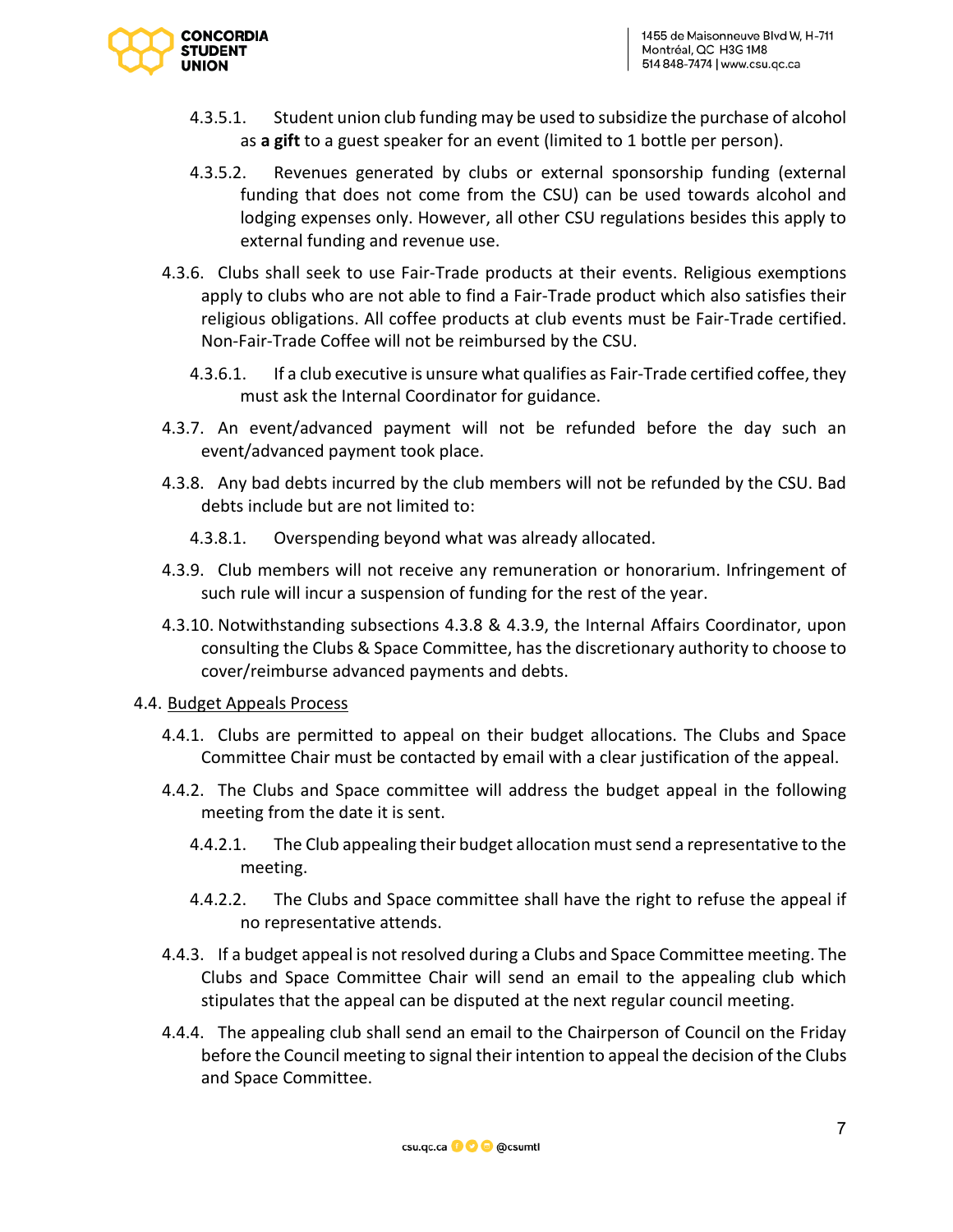

- 4.4.5. The appealing club must send a representative to Council for their appeal to be heard.
	- 4.4.5.1. The representative is advised to bring any necessary supporting documents to justify the appeal.
- 4.4.6. The Internal Affairs Coordinator must be present at the council meeting to explain why the appeal was refused by the Clubs and Space Committee.
- 4.4.7. Successful appeals, including the final amount requested, shall require a 2/3 majority of the vote of members of Council.
	- 4.4.7.1. Members of the Clubs and Space Committee should abstain from voting on the appeal.
- 4.4.8. Appeals on events must be submitted to the Clubs and Space Committee at least 7 business days before the event takes place.
	- 4.4.8.1. A Special Committee meeting must be called by the Clubs and Spaces Committee Chair to address the appeal before the date of the event.
- 4.4.9. The final amount for a budget of a Club decided at a regular council meeting cannot exceed the total Clubs Department budget nor be deducted from any other CSU funding bodies.
- 4.4.10. No appeal can be made on the clubs reserve fund.

## **Section 5. Office Space**

- 5.1. Clubs with offices are required to keep their offices open for a minimum of six (6) hours per week. Their opening hours must be posted on the door to the office, as well as on their website or social media if possible.
- 5.2. The CSU reserves the right to revoke a clubs office space if the club is not making appropriate and full use of that space or are not keeping their office in good condition.
- 5.3. Clubs failing to register their club for two consecutive academic years automatically lose their office space, which shall be reallocated by the Clubs and Space Committee.

#### **Section 6. Conflict Resolution**

- 6.1. Any conflict arising between two members of a club shall be resolved by the Internal Affairs Coordinator, upon the submission of a Clubs Complaints Form by at least one of the parties.
- 6.2. In the case that a conflict cannot be resolved by the Internal Affairs Coordinator, the case shall be referred to the CSU Judicial Board.
- 6.3. All disputes, except budget appeals, between the executives of a club and the Clubs and Space Committee shall be referred to the CSU Judicial Board for resolution.

## **Section 7. Clubs Department Budget**

7.1. Budget Allocation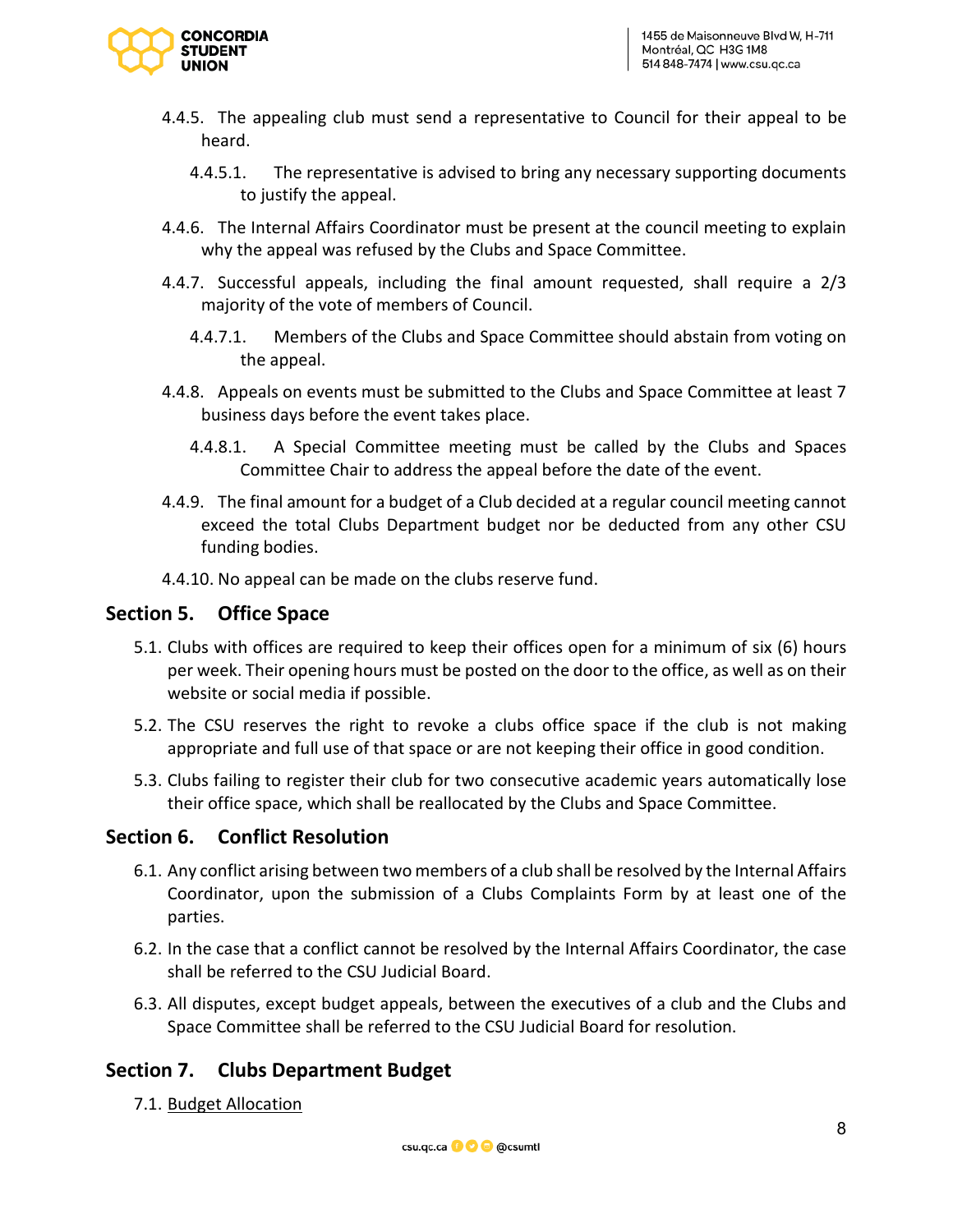

- 7.1.1. The Internal Affairs Coordinator, before the first meeting of the Clubs and Space Committee, shall consult with the Finance Coordinator and the General Manager about allocating the budget.
- 7.1.2. The Clubs and Space Committee at their first meeting shall allocate money for:
	- 7.1.2.1. The Clubs Budgets
	- 7.1.2.2. A Reserve Fund
		- 7.1.2.2.1. At least 2% and no more than 5% of the budget shall be allocated to the Reserve Fund.

#### 7.2. Reserve Fund

- 7.2.1. The Reserve Fund shall be a budget line under the Clubs Department Budget with the sole purpose of aiding in the resolution of unforeseen expenses. The goal of this fund is to discourage deficit spending on the Clubs Department budget.
- 7.2.2. The use of the Reserve Fund shall require a simple majority vote of the Clubs and Space Committee.
- 7.2.3. Any use of the Reserve Fund shall be noted in the Clubs and Space Committee minutes for approval at the regular council meeting following its use.
- 7.2.4. The following expenses shall be covered by the Reserve Fund:
	- 7.2.4.1. Unforeseen expenses made by a club including event costs and furniture costs
	- 7.2.4.2. Any other expense the committee deems as unforeseen.
- 7.2.5. The balance left in the Reserve Fund for a given year will be added to the budgeted Reserve fund of the following year.

#### 7.3. Mid-Mandate Budget Review

- 7.3.1. Before the Budget Revision in January, the Internal Affairs Coordinator shall review the budget with the Finance Coordinator and the General Manager.
- 7.3.2. Within a week of this meeting, the Internal Affairs Coordinator shall review the budget with the Clubs and Space Committee.

#### 7.4. Final Report

- 7.4.1. In April, the Internal Affairs Coordinator shall review the budget with the Finance Coordinator and the General Manager to discuss if budgeting objectives for the Clubs budget were met.
- 7.4.2. Within a week of this meeting, the Internal Affairs Coordinator shall review the budget with the Clubs and Space Committee to discuss if budgeting objectives for the Clubs budget were met.
- 7.4.3. An end-of-year report shall be created in collaboration with the Accountant, Internal Affairs Coordinator and Finance Coordinator. This report shall be presented

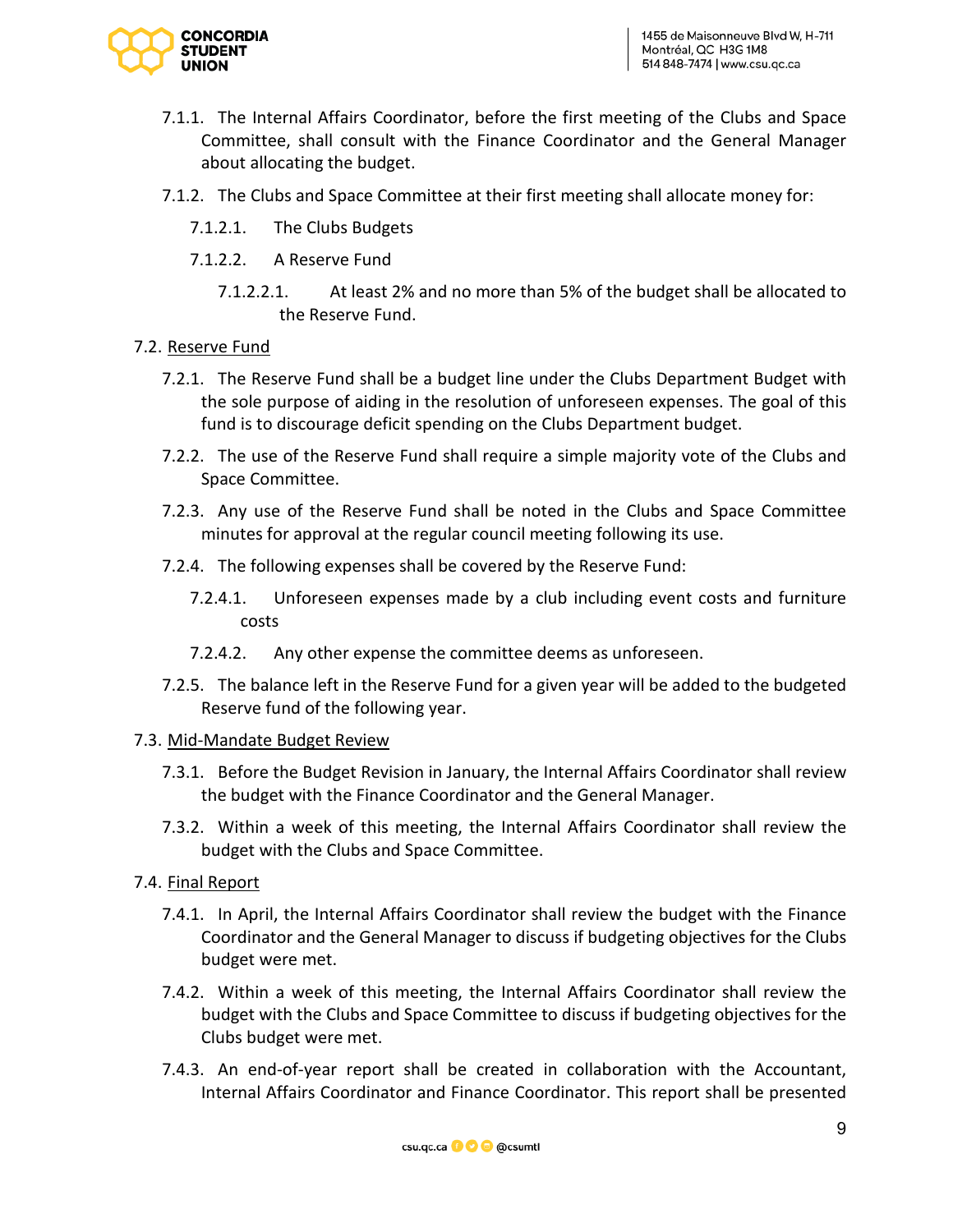

at the Annual General Meeting and the regular council meeting. It shall include, for each club:

- 7.4.3.1. The general revenues and expenses under the Clubs Budget.
- 7.4.3.2. The accumulated revenue that was available for use by the club at the start of the fiscal year;
- 7.4.3.3. The revenues and expenses accumulated for each project;
- 7.4.3.4. The accumulated revenue that will be available to the club in the following fiscal year.
- 7.4.3.5. Recommendations for the incoming members of the Clubs and Space Committee.
- 7.4.4. The outgoing Internal Affairs Coordinator shall review this report with the incoming Internal Affairs Coordinator during the training period.

## **Section 8. Committee Related Provisions**

- 8.1. The Internal Affairs Coordinator shall bring all financial matters to the clubs and space committee that have gone over-budget or have not been approved by the committee prior.
- 8.2. The Internal Affairs Coordinator is not permitted to make unilateral financial decisions without prior approval from Clubs and Spaces Committee.
- 8.3. At the beginning of every (academic year) the Clubs Department should provide Clubs and Space Committee with a budget consideration sheet, including all the expenses allocated to clubs in the previous year and the estimated amounts to allocate in order to stay on budget.
- 8.4. Councilors must have a budget literacy training at their first Clubs and Spaces Committee meeting by the Internal Affairs Coordinator and the Clubs Director.
- 8.5. The Clubs and Space Committee shall meet at least once a month, but it is advised to meet more frequently.

## **Section 9. Equity, Diversity & Inclusion**

- 9.1. The Equity, Diversity & Inclusion (EDI) Adviser shall work in collaboration with the Internal affairs coordinator on issues or conflicts within or regarding clubs pertaining to EDI with an ability to demonstrate impact beyond personal ideologies.
- 9.2. If practices by a club or one of its executives are deemed unethical or discriminatory by a member of the CSU according to relevant CSU policies, a complaint should be sent to the EDI advisor by said member. This complaint shall remain anonymous to the club, except if given consent by the member making the complaint.
	- 9.2.1. After reviewing the validity of the complaint, The EDI adviser must communicate the issue with all relevant parties and all parties should attempt to find a resolution.